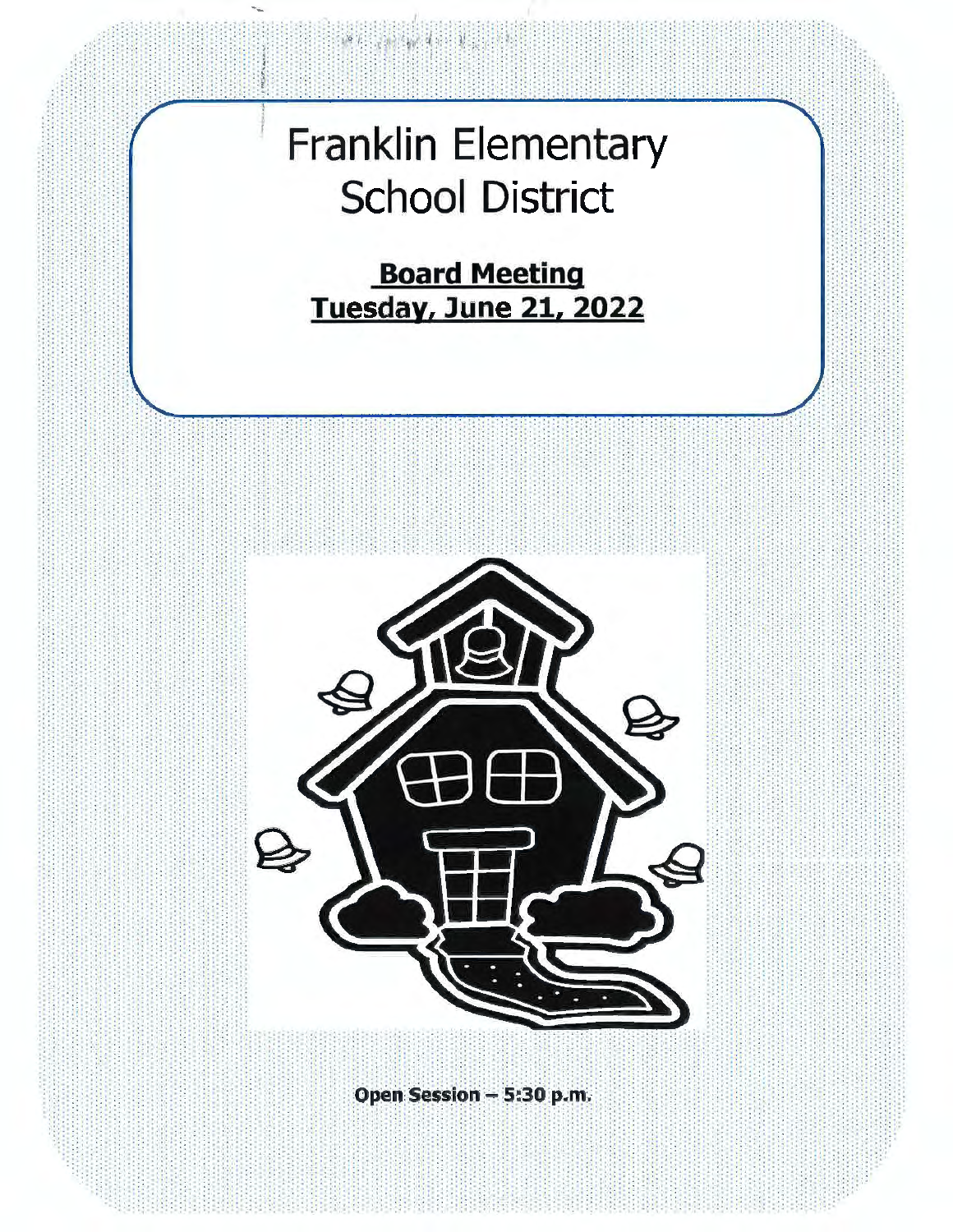# **FRANKLIN ELEMENTARY SCHOOL DISTRICT 332 NORTH TOWNSHIP ROAD YUBA CITY, SUTTER COUNTY, CALIFORNIA 95993 TELEPHONE; (530) 822-5151**

**DISTRICT SUPERINTENDENT LISA SHELTON** 

Board of Education Franklin Elementary School District Tuesday, June 21, 2022 Open Session: 5:30 p.m.

# **AGENDA**

### I. Call to Order

### Roll Call of Governing Board Members

- Chris Zunino- President
- Joseph Oates Clerk
- Glenn Houston
- Ryan O'Neal
- Jill Patrick

### IV. Approval of Agenda

Occasionally an emergency item requiring attention will arrive in the office after the agenda has been posted. Items may be added to the agenda with the majority approval of the Board. Items to be added will be made available to the public at the meeting

#### V. Community Comment

The public may address the Board on any matter pertaining to the school District that is not on the agenda. If a large number wish to speak on a specific item, the Board may limit total input to 15 minutes on any item unless extended by a majority vote of Board members. There will be no Board discussion except to ask questions or refer the matter to staff and no actions will be taken unless listed on the agenda.

• Franklin School Parents' Club

#### VI. **Correspondence**

Letter from Sutter County Superintendent of Schools approving 2<sup>nd</sup> Interim Budget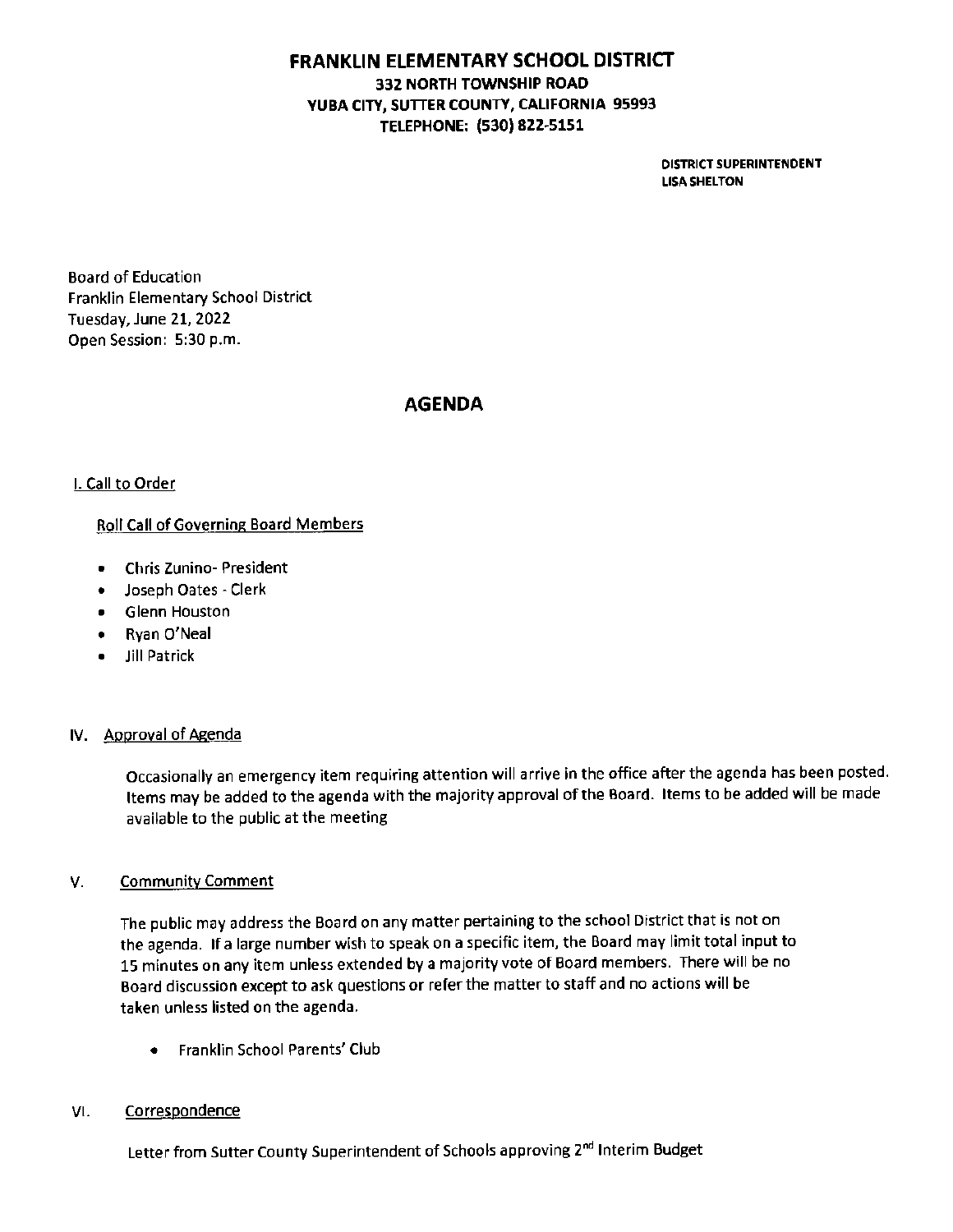# VII. Consent Agenda

- A. Approval of the Minutes of the May 10, 2022 Board Meeting and Approval of the Minutes for the May 25, 2022 Special Board Meeting
- B. Approval of Warrant Batches #6375, #6409, #6449, & #6472

## VIII. **Information and Discussion Items**

# A. Superintendent's Report

- Tentative Agreement between Franklin Elementary School District and Franklin Teachers' Association CTA/NEA effective July 1, 2021-June 30, 2023
- Salary increase for Classified Employees of the Franklin Elementary School District for the 2022-2023 school year.
- Annual increase of \$300 to the Health and Wellness Benefits District Cap in school years 2021-2022 & 2022-2023, the total annual CAP will be \$13,132
- Invoice for Architect Francis Harrington Schematic Site & TK Planning Grant Application Assist
- Intra Budget Transfer Resolutions at the close of the School Year
- Universal Prekindergarten Planning and Implementation Grant Program Plan
- Budget Excess Reserves Document
- Specifications of the Election Order
- Current Enrollment as of June 3, 2022

## Public Hearing 2022-2023 Tentative Budget, #A

- The Governing Board of the Franklin Elementary School District will hold a Public Hearing on the 2022-2023 Tentative Budget & the 2022-2023 Budget Adoption Reserves. The Public Hearing will be held at the Franklin School Computer Lab at 332 N. Township Road, Yuba City, CA. Copies of the budget may be inspected at the District Office during normal business hours prior to the hearing. The Board of Trustees will consider formal adoption of the 2022-2023 Tentative Budget at the Board Meeting on June 22, 2022. All interested parties are encouraged to provide feedback regarding the Tentative Budget.
	- ► Fiscal Services Manager Stephanie Kuykendall will present the 2022-2023 Tentative Budget for the Franklin Elementary School District
	- ► 2022-2023 Budget Adoption Reserves

# Public Hearing 2022-2025 Local Control Accountability Plan (LCAP), #B

- The Governing Board of the Franklin Elementary School District will hold a Public Hearing on the 2022-2025 local Control Accountability Plan (LCAP). The Public Hearing will be held at the Franklin School Computer Lab at 332 N. Township Road, Yuba City, CA. Copies of the LCAP may be inspected at the District Office during normal business hours prior to the hearing. The Board of Trustees will consider formal adoption of the LCAP at the Board Meeting on June 22, 2022. All interested parties are encouraged to provide feedback regarding the LCAP.
- Superintendent Shelton will present the 2022-2025 Local Control Accountability Plan (LCAP) for the Franklin Elementary School District.